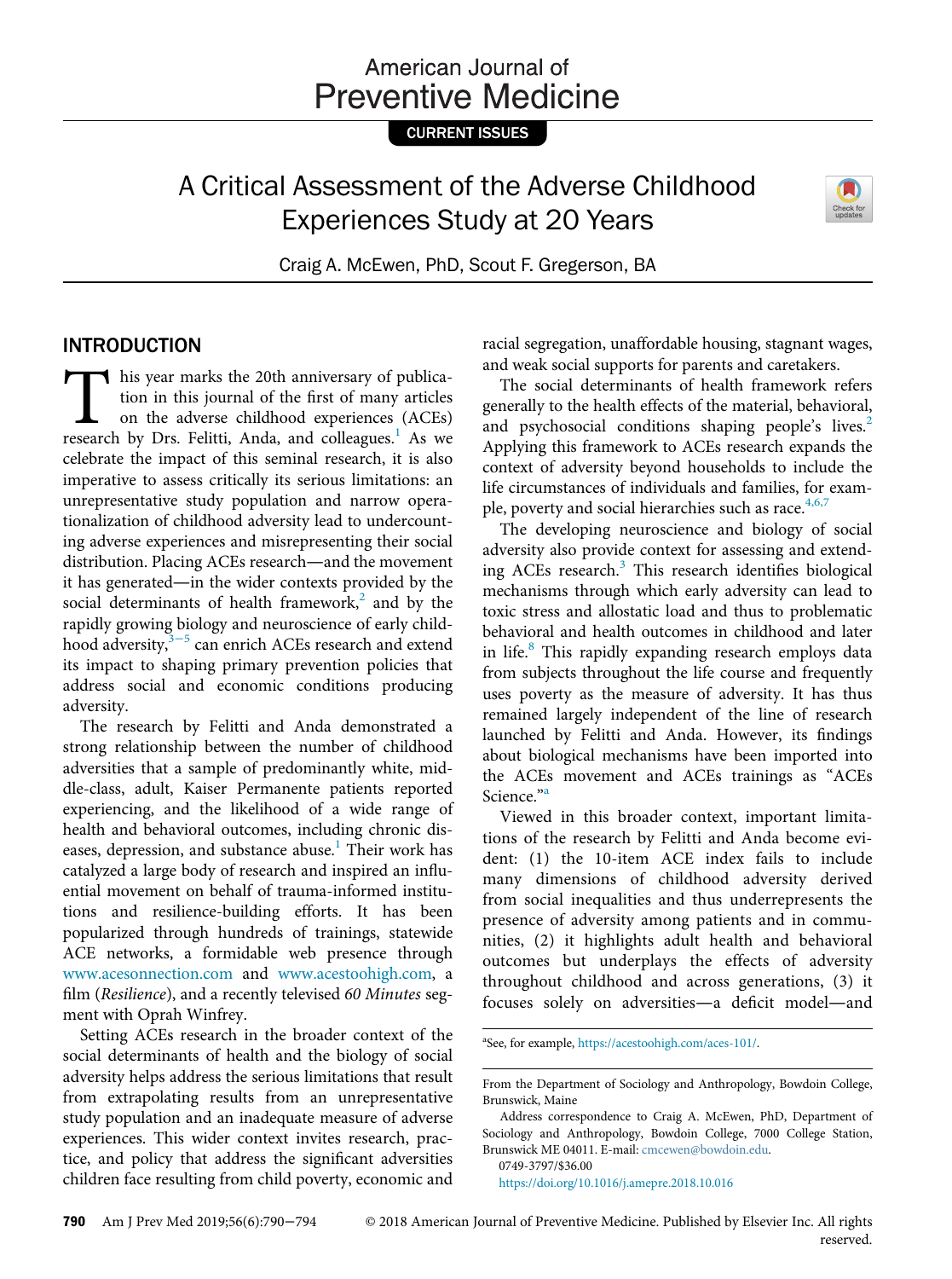fails to include assets such as protective factors, and (4) medical and therapeutic interventions dominate the responses to ACEs in much of the resilience and trauma-informed care movement while too often ignoring broad policy approaches to prevention. Such limitations are understandable in pioneering research. But researchers and practitioners should not be held captive by this seminal and heavily promoted work. Taking account of its limits will sharpen the focus of future research and widen the range of possibilities for undertaking work on primary prevention.

### UNDERSTANDING AND MEASURING ADVERSITY

The ACE index by Felitti and Anda utilizes a narrow definition of adversity, measuring childhood exposure to emotional, physical, and sexual abuse and household dysfunction using a 10-item questionnaire. These adversities, originally identified in an unrepresentative study population, focus on decontextualized households and do not include broader social factors, such as poverty and racism, highlighted in the social determinants of health framework.<sup>[2](#page-3-1)</sup> Nor do they include aspects of urban neighborhood context, such as violence, over-policing, and environmental pollutants, as well as experiences driven by low income, such as food insecurity, eviction, overcrowded housing, juvenile justice contact, homelessness, and household stresses of single parents with weak support networks.<sup>[9](#page-3-5)</sup> By neglecting household and community context, the ACEs research also ignores the wide variability in available resources that protect against toxic stress and support resilience.<sup>[10,11](#page-3-6)</sup>

Reliance on the definition of adversity by Felitti and Anda obscures efforts to widen and deepen understanding of adverse conditions and experiences affecting children's development. Indeed, the concept of childhood adversity is too often reified in both research and the ACEs movement as the ACE score. The Centers for Disease Control and Prevention contributes to this reification by including a version of the original ACE index to supplement the widely used Behavioral Risk Factor Surveillance System survey. States have written definitions of childhood adversity into law that simply enumerate the ten items in the ACE index. $<sup>b</sup>$  $<sup>b</sup>$  $<sup>b</sup>$ </sup>

In fact, alternative measures have been proposed,  $^{9,12-15}$ and one in the National Survey of Children's Health<sup>16</sup> is widely used and often confused with the original ACE measure.<sup>c</sup> The Building Community Resilience Model highlights adverse community environments as the context for understanding early adversity.<sup>15</sup>

By contrast, biological/neuroscientific research on early adversity often uses poverty as a proxy for adversity, not the ACE index. Without further specification, however, poverty fails to identify more proximate and sensitive indicators of stress induction, such as food insecurity, homelessness, income instability, chaotic households, overcrowding, and exposure to violence. By relying on either poverty or the ACE index as the standard metrics of childhood adversity, researchers fail to probe more deeply for a precise understanding of the environments and circumstances that produce—and protect against—toxic stress for children. Building that detailed knowledge should be a major research priority to inform efforts at primary prevention.

# IMPLICATIONS OF EARLY ADVERSITY OVER THE LIFE COURSE

The Felitti and Anda study of ACEs understandably focuses on adult health risks because the data come from retrospective reports by and health records of adult Kaiser Permanente patients. By contrast, the rich and distinctive neuroscience/biology research literature includes studies of children and adolescents and highlights the developmental implications of adversity for children. It thus complements and extends the focus of the original ACE research.<sup>[5,17,18](#page-3-9)</sup> Research also underlines the life course and intergenerational effects of childhood adversity and points to epigenetic changes that may arise from parents' adversity and affect their children's health and development.<sup>[5,19](#page-3-9)−23</sup>

Neuroscientific research has uncovered compelling evidence for the biological mechanisms that can alter the development of children's neural architecture, resulting in decreased learning and memory, self-regulation, and executive functioning. $24,25$  When protective factors are absent or weak, conditions of chronic stress, such as material or emotional deprivation, lead to accumulating toxic stress, which negatively affects the neuroendocrine system and brain development. $11$  In sum, adversity can hinder children's development, health, behavior, and school performance and thus their life trajectories.<sup>[5,26](#page-3-9)</sup>

<span id="page-1-1"></span><span id="page-1-0"></span><sup>&</sup>lt;sup>b</sup>For example, HCR 10 2017 Gen Sess (Concurrent Resolution Encouraging Identification and Support of Traumatic Childhood Experiences Survivors (Utah); Adverse Childhood Experiences, Wash Rev Code §70.305 (2011); ACR 155 §144 (Childhood brain development: adverse experiences: toxic stress) (Cal 2014).

<sup>&</sup>lt;sup>c</sup>The National Survey of Children's Health ACE measure includes economic hardship, witnessing neighborhood violence, parental death, and experiencing racial or ethnic discrimination, as well as variants of five of the original ACE items.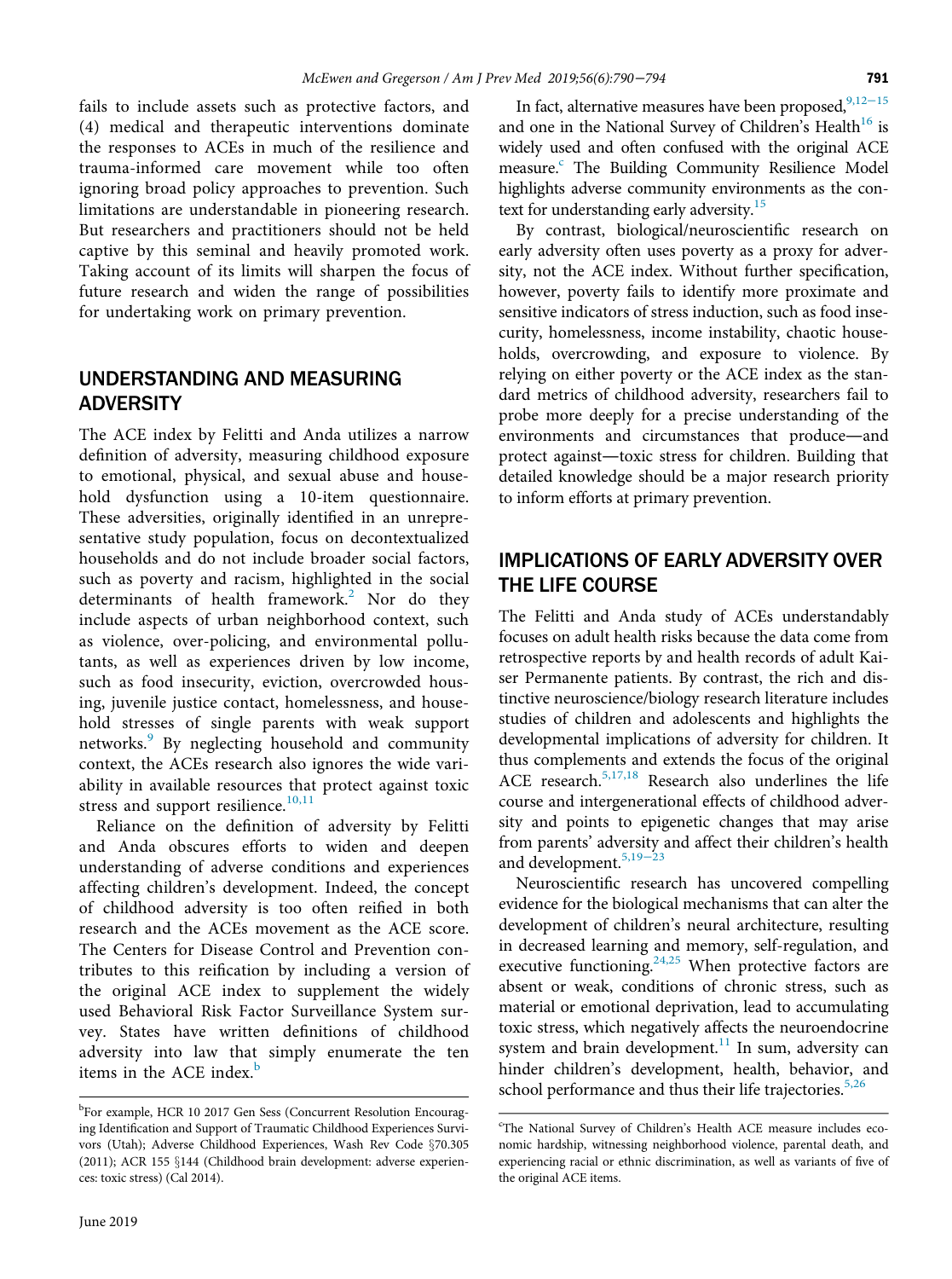Therapeutic interventions and more responsive and caring institutions for affected children constitute only part of the response to early adversity. Primary prevention requires identifying and ameliorating early adversities themselves and building comprehensive community resources in support of resilience through policy interventions at the local, state, and national levels.

# RECOGNIZING PROTECTIVE FACTORS AND BUILDING RESILIENCE

Felitti, Anda, and their colleagues established a deficit model of health and child development that highlights adversities.<sup>[1](#page-3-0)</sup> That model should be supplemented by attention to protective relationships that buffer the detrimental effects of adversity and alter the development of brain architecture in positive ways.<sup>10</sup> The neuroscience of child development offers that supplement through its exploration of brain plasticity and interactions between genetic and environmental factors leading to resilience. A central finding is that protective factors, particularly stable relationships with caring and supportive adults, are essential in counterbalancing the effects of adver-sity.<sup>[10,11](#page-3-6)</sup> That research also reveals that some children exhibit greater biological sensitivity to both adverse and positive experiences.[10,27](#page-3-6) These individuals may struggle particularly with adversity, but thrive when supportive and protective relationships are available, as do children less sensitive to context.<sup>10,2</sup>

Acknowledging protective factors is consistent with a bio-social-ecological model that defines resilience as those qualities of individuals and their social environments that help individuals adapt in the face of adversity.<sup>[22,28](#page-3-12)</sup> Protective factors that boost resilience at the community or societal level might include home visiting, high-quality child care, mentoring programs, increased neighborhood safety, family leave policies, and cultural or faith-based supports through churches or community groups. $10$ 

By adopting the bio-social-ecological model of resilience, ACE-informed practitioners can resist identifying resilience primarily as a characteristic of individuals and advocate not only for appropriate skill development and therapy for children but also for policies that build societal, community, and household resources to support resilience. The Building Community Resilience Collaborative<sup>15</sup> models such an approach.

## WIDENING PREVENTION EFFORTS TO INCLUDE SOCIAL POLICY

<span id="page-2-0"></span>Felitti et al. $<sup>1</sup>$  $<sup>1</sup>$  $<sup>1</sup>$  acknowledged the importance of upstream</sup> prevention in their original study, noting that prevention of ACEs would only come from social changes that

provide support for improved family environments. Integrating childhood adversity research into the social determinants of the health framework widens the horizon for preventive action to include policies that reduce structural causes of adversity and strengthen social supports for parents.

Neuroscience indicates that promoting the healthy early development of children will more effectively prevent later medical and behavioral issues than treating behavioral and health problems that may arise from adversity. $^{24}$  $^{24}$  $^{24}$  Clearer recognition of the social distribution of adversity could drive policy-based preventive efforts, including, for example, programs providing parental support and center-based care for children, affordable and stable housing, income supplements for working parents, increased minimum wage, and universal health care.<sup>24</sup>

Primary prevention of childhood adversity requires recognition that both patterns of adversity and of access to resources supporting resilience are imbedded in social inequalities. This crucial lesson of the social determinants of health framework builds on a central tenet of the ACEs movement—an accurate insistence that the ten ACE adversities are found in all corners of society. That perspective must be complemented, however, by one that recognizes as well the reality that those ten adversities along with many not included in the ACE index are differentially distributed across divides of income, race, and residential location.<sup>[26,29](#page-3-13)–31</sup> If this lesson is missed and the conception of adversities is confined largely to childhood abuse and neglect, primary and secondary prevention efforts will be conceived too narrowly.<sup>[d](#page-2-0)</sup> A broader understanding of adversity and its social distribution leads to policy-based approaches to reducing adversities that complement more medicalized and therapeutic responses to their effects.

#### **CONCLUSIONS**

On the 20th anniversary of the seminal research by Felitti and Anda, it is time to situate it and the movement it has generated in the broader frameworks of the social determinants of health and the biology/neuroscience of early childhood adversity. By doing so, researchers and practitioners can (1) produce more sensitive and representative indicators of childhood adversity that more accurately gauge its social distribution within patient populations and within communities; (2) underline the effects of adversities on health and life chances

<sup>&</sup>lt;sup>d</sup>For example, a comprehensive review of the ACE prevention literature for the Vermont legislature focuses on preventing child maltreatment and promoting healthy family functioning, trauma screening, and treatment: it fails to address the economic and social contexts of families.<sup>3</sup>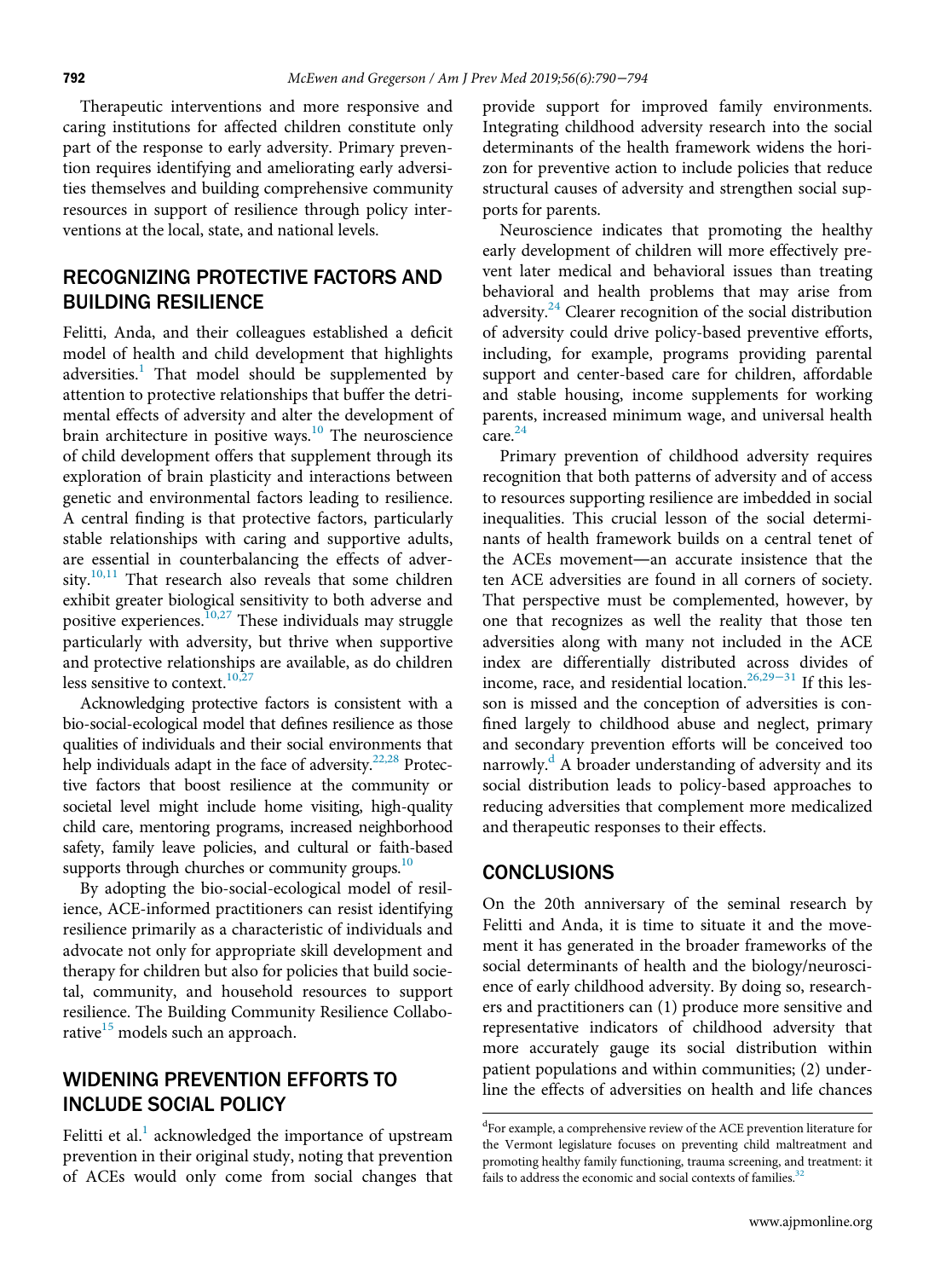over the life course and across generations; (3) more fully understand how protective factors, adversities, and social context interact to affect health and behavior; and (4) identify promising primary prevention efforts that combine individual therapeutic interventions with policy approaches to reducing socially structured adversities and increasing supports for resilience. As a result, work on ACEs can contribute significantly to reducing health and achievement disparities across place, race, and class.

#### <span id="page-3-8"></span><span id="page-3-7"></span>ACKNOWLEDGMENTS

We wish to thank Bruce McEwen, Ann Beaudry, and two anonymous reviewers for their reading and helpful comments on earlier drafts of this paper.

No financial disclosures were reported by the authors of this paper.

### **REFERENCES**

- <span id="page-3-0"></span>1. Felitti VJ, Anda RF, Nordenberg D, et al. Relationship of childhood abuse and household dysfunction to many of the leading causes of death in adults: the Adverse Childhood Experiences (ACE) study. Am J Prev Med. 1998;14(4):245–258. [https://doi.org/10.1016/S0749-3797](https://doi.org/10.1016/S0749-3797(98)00017-8) [\(98\)00017-8.](https://doi.org/10.1016/S0749-3797(98)00017-8)
- <span id="page-3-1"></span>2. [Marmot M, Wilkinson RG, eds.](http://refhub.elsevier.com/S0749-3797(18)32358-4/sbref0002) Social Determinants of Health. 2nd ed. [Oxford, UK: Oxford University Press; 2006.](http://refhub.elsevier.com/S0749-3797(18)32358-4/sbref0002)
- <span id="page-3-2"></span>3. Boyce WT, Sokolowski MB, Robinson GE. Toward a new biology of social adversity. Proc Natl Acad Sci U S A. 2012;109(suppl 2):17143– 17148. [https://doi.org/10.1073/pnas.1121264109.](https://doi.org/10.1073/pnas.1121264109)
- <span id="page-3-3"></span>4. Adler NE, Stewart J, eds. [The Biology of Disadvantage: Socioeconomic](http://refhub.elsevier.com/S0749-3797(18)32358-4/sbref0004) Status and Health[. New York, NY: New York Academy of Sciences;](http://refhub.elsevier.com/S0749-3797(18)32358-4/sbref0004) [2010.](http://refhub.elsevier.com/S0749-3797(18)32358-4/sbref0004)
- <span id="page-3-12"></span><span id="page-3-9"></span>5. Shonkoff JP, Boyce WT, McEwen BS. Neuroscience, molecular biology, and the childhood roots of health disparities: building a new framework for health promotion and disease prevention. JAMA. 2009;301(21):2252–2259. <https://doi.org/10.1001/jama.2009.754>.
- 6. Brondolo E, Gallo LC, Myers HF. Race, racism and health: disparities, mechanisms, and interventions. J Behav Med. 2009;32(1):1–8. [https://](https://doi.org/10.1007/s10865-008-9190-3) [doi.org/10.1007/s10865-008-9190-3](https://doi.org/10.1007/s10865-008-9190-3).
- <span id="page-3-10"></span>7. Farah MJ, Shera DM, Savage JH, et al. Childhood poverty: specific associations with neurocognitive development. Brain Res. 2006;1110 (1):166–174. [https://doi.org/10.1016/j.brainres.2006.06.072.](https://doi.org/10.1016/j.brainres.2006.06.072)
- <span id="page-3-4"></span>8. [Wolfe B, Evans W, Seeman TE, eds.](http://refhub.elsevier.com/S0749-3797(18)32358-4/sbref0008) The Biological Consequences of Socioeconomic Inequalities[. New York, NY: Russell Sage; 2012.](http://refhub.elsevier.com/S0749-3797(18)32358-4/sbref0008)
- <span id="page-3-5"></span>9. Wade R Jr., Cronholm PF, Fein JA. et al. Household and communitylevel Adverse Childhood Experiences and adult health outcomes in a diverse urban population. Child Abuse Negl. 2016;52:135–145. [https://](https://doi.org/10.1016/j.chiabu.2015.11.021) [doi.org/10.1016/j.chiabu.2015.11.021.](https://doi.org/10.1016/j.chiabu.2015.11.021)
- <span id="page-3-13"></span><span id="page-3-6"></span>10. Center on the Developing Child. Supportive Relationships and Active Skill-Building Strengthen the Foundations of Resilience. Cambridge, MA: Harvard Center on the Developing Child. [http://developingchild.](http://developingchild.harvard.edu/wp-content/uploads/2015/05/The-Science-of-Resilience.pdf) [harvard.edu/wp-content/uploads/2015/05/The-Science-of-Resilience.](http://developingchild.harvard.edu/wp-content/uploads/2015/05/The-Science-of-Resilience.pdf) [pdf.](http://developingchild.harvard.edu/wp-content/uploads/2015/05/The-Science-of-Resilience.pdf) Published 2015. Accessed October 3, 2018.
- <span id="page-3-11"></span>11. Center on the Developing Child. From Best Practices to Breakthrough Impacts: A Science-Based Approach to Building a More Promising Future for Young Children and Families, Cambridge, MA: Harvard Center on the Developing Child. [https://developingchild.harvard.edu/](https://developingchild.harvard.edu/resources/from-best-practices-to-breakthrough-impacts/) [resources/from-best-practices-to-breakthrough-impacts/](https://developingchild.harvard.edu/resources/from-best-practices-to-breakthrough-impacts/). Published 2015. Accessed October 3, 2018.
- 12. Finkelhor D, Shattuck A, Turner HA, Hamby S. Improving the Adverse Childhood Experiences Study scale. JAMA Pediatrics. 2013;167(1):70–75. <https://doi.org/10.1001/jamapediatrics.2013.420>.
- 13. Cronholm PF, Forke CM, Wade R, et al. Adverse Childhood Experiences: expanding the concept of adversity. Am J Prev Med. 2015;49 (3):354–361. [https://doi.org/10.1016/j.amepre.2015.02.001.](https://doi.org/10.1016/j.amepre.2015.02.001)
- 14. Mersky JP, Janczewski CE, Topitzes J. Rethinking the measurement of adversity: moving toward second-generation research on adverse childhood experiences. Child Maltreat. 2017;22(1):58–68. [https://doi.](https://doi.org/10.1177/1077559516679513) [org/10.1177/1077559516679513](https://doi.org/10.1177/1077559516679513).
- 15. Ellis WR, Dietz WH. A new framework for addressing adverse childhood and community experiences: the Building Community Resilience model. Acad Pediatr. 2017;17(7):S86–S93. [https://doi.org/](https://doi.org/10.1016/j.acap.2016.12.011) [10.1016/j.acap.2016.12.011.](https://doi.org/10.1016/j.acap.2016.12.011)
- 16. Sacks V, Murphey D. The Prevalence of Adverse Childhood Experiences, Nationally, by State, and by Race or Ethnicity. Bethesda, MD: Child Trends. [www.childtrends.org/publications/prevalence-adverse-child](http://www.childtrends.org/publications/prevalence-adverse-childhood-experiences-nationally-state-race-ethnicity)[hood-experiences-nationally-state-race-ethnicity](http://www.childtrends.org/publications/prevalence-adverse-childhood-experiences-nationally-state-race-ethnicity). Updated February 20, 2018. Accessed October 3, 2018.
- 17. Hackman DA, Farah MJ. Socioeconomic status and the developing brain. Trends Cogn Sci. 2009;13(2):65–73. [https://doi.org/10.1016/j.](https://doi.org/10.1016/j.tics.2008.11.003) [tics.2008.11.003](https://doi.org/10.1016/j.tics.2008.11.003).
- 18. [Farah MJ, Hackman DA. SES, child experience, and the neural bases](http://refhub.elsevier.com/S0749-3797(18)32358-4/sbref0018) [of cognition. In: Maholmes V, King RB, eds.](http://refhub.elsevier.com/S0749-3797(18)32358-4/sbref0018) The Oxford Handbook of Poverty and Child Development[. New York, NY: Oxford University](http://refhub.elsevier.com/S0749-3797(18)32358-4/sbref0018) [Press; 2012:307](http://refhub.elsevier.com/S0749-3797(18)32358-4/sbref0018)–318.
- 19. Racine N, Plamondon A, Madigan S, McDonald S, Tough S. Maternal adverse childhood experiences and infant development. Pediatrics. 2018;141(4):e20172495. [https://doi.org/10.1542/peds.2017-2495.](https://doi.org/10.1542/peds.2017-2495)
- 20. [Galler JR, Rabinowitz D. The intergenerational effects of early adver](http://refhub.elsevier.com/S0749-3797(18)32358-4/sbref0020)[sity. In: Akbarian S, Lubin F, eds.](http://refhub.elsevier.com/S0749-3797(18)32358-4/sbref0020) Progress in Molecular Biology and Translational Science[. Amsterdam, the Netherlands: Elsevier;](http://refhub.elsevier.com/S0749-3797(18)32358-4/sbref0020) [2014:177](http://refhub.elsevier.com/S0749-3797(18)32358-4/sbref0020)–198.
- 21. [Evans GW, Chen E, Miller GE, Seeman T. How poverty gets under the](http://refhub.elsevier.com/S0749-3797(18)32358-4/sbref0021) [skin: a life course perspective. In: Maholmes V, King RB, eds.](http://refhub.elsevier.com/S0749-3797(18)32358-4/sbref0021) The [Oxford Handbook of Poverty and Child Development](http://refhub.elsevier.com/S0749-3797(18)32358-4/sbref0021). New York, NY: [Oxford University Press; 2012:13](http://refhub.elsevier.com/S0749-3797(18)32358-4/sbref0021)–36.
- 22. Karatoreos IN, McEwen BS. Annual research review: the neurobiology and physiology of resilience and adaptation across the life course. J Child Psychol Psychiatry. 2013;54(4):337–347. [https://doi.org/10.1111/](https://doi.org/10.1111/jcpp.12054) [jcpp.12054.](https://doi.org/10.1111/jcpp.12054)
- 23. Schickedanz A, Halfon N, Sastry N, Chung PJ. Parents' adverse childhood experiences and their children's behavioral health problems. Pediatrics. 2018;142(2):e20180023. [https://doi.org/10.1542/peds.2018-](https://doi.org/10.1542/peds.2018-0023) [0023](https://doi.org/10.1542/peds.2018-0023).
- 24. National Forum on Early Childhood Program Evaluation, National Scientific Council on the Developing Child. A Science-Based Framework for Early Childhood Policy: Using Evidence to Improve Outcomes in Learning, Behavior, and Health for Vulnerable Children. Cambridge, MA: Harvard University. [http://developingchild.harvard.](http://developingchild.harvard.edu/wp-content/uploads/2015/05/Policy_Framework.pdf) [edu/wp-content/uploads/2015/05/Policy\\_Framework.pdf.](http://developingchild.harvard.edu/wp-content/uploads/2015/05/Policy_Framework.pdf) Published 2007. Accessed October 3, 2018.
- 25. Kim P, Evans GW, Angstadt M, et al. Effects of childhood poverty and chronic stress on emotion regulatory brain function. Proc Natl Acad Sci U S A. 2013;110(46):18442–18447. [https://doi.org/10.1073/](https://doi.org/10.1073/pnas.1308240110) [pnas.1308240110.](https://doi.org/10.1073/pnas.1308240110)
- 26. McEwen CA, McEwen BS. Social structure, adversity, toxic stress, and intergenerational poverty: an early childhood model. Annu Rev Sociol. 2017;43(1):445–472. [https://doi.org/10.1146/annurev-soc-060116-](https://doi.org/10.1146/annurev-soc-060116-053252) [053252](https://doi.org/10.1146/annurev-soc-060116-053252).
- 27. Obradovic J, Bush NR, Stamperdahl J, Adler NE, Boyce WT. Biological sensitivity to context: the interactive effects of stress reactivity and family adversity on socioemotional behavior and school readiness. Child Dev. 2010;81(1):270–289. [https://doi.org/10.1111/j.1467-](https://doi.org/10.1111/j.1467-8624.2009.01394.x) [8624.2009.01394.x.](https://doi.org/10.1111/j.1467-8624.2009.01394.x)